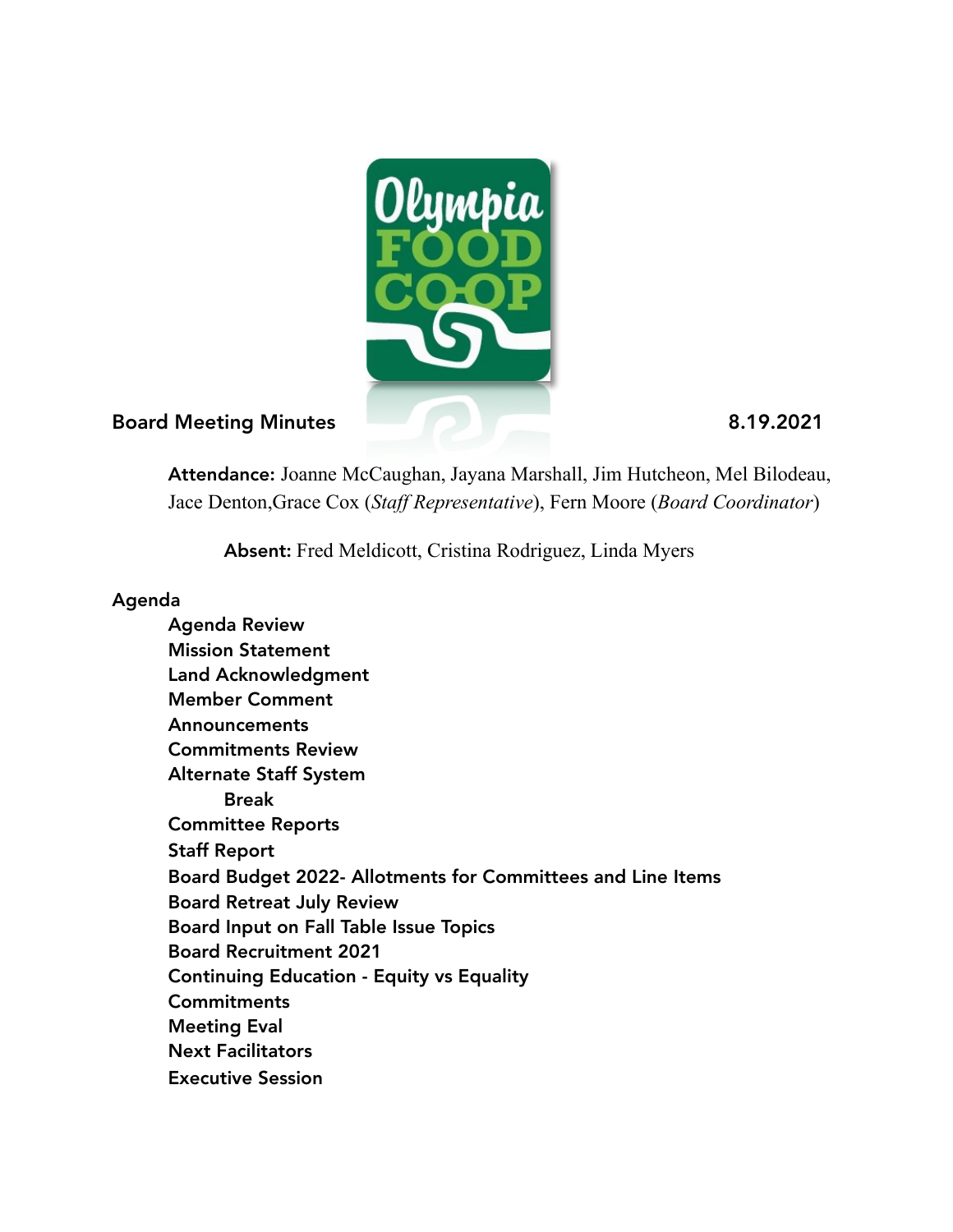### Land Acknowledgment

We start the meeting today by taking a moment to honor the land and the people whose ancestors have been stewards of this unceded land since time immemorial. We acknowledge the contemporary communities of Squaxin Island, Nisqually and all the people of the Medicine Creek Treaty.

#### Member Comment

None

### Announcements

- Cristina is unable to attend tonights meeting

 - Jayana would like to share a very complete Finance report during Committee reports that may run over the allotted time. She also announced that she is Co- Campaign Manager for a Candidate for the Port of Olympia. She wanted to share the name and information in hopes that more people hear. Bob Iyall is a Nisqually tribal elder and the first Nisqually person to run for City/ County/ State position. Bob is also her boss and she voluntarily has taken this position as his campaign manager and whole heartedly did so. Feel free to ask her any questions at all.

 - Jim is excited to announce that a team representing the Co-op has been assembled to take part in the Hood to Coast Relay next week. The team made up of Board and Staff will be running for 30 hours, in shifts. There are also plans to have Board Members tabling outside the Co-ops to encourage people to run for the Board. He will be getting that organized more. The plan is to have a presence at both stores, masked and interacting with Members.

- The Board Staff Mixer has been postponed due to the Delta variant.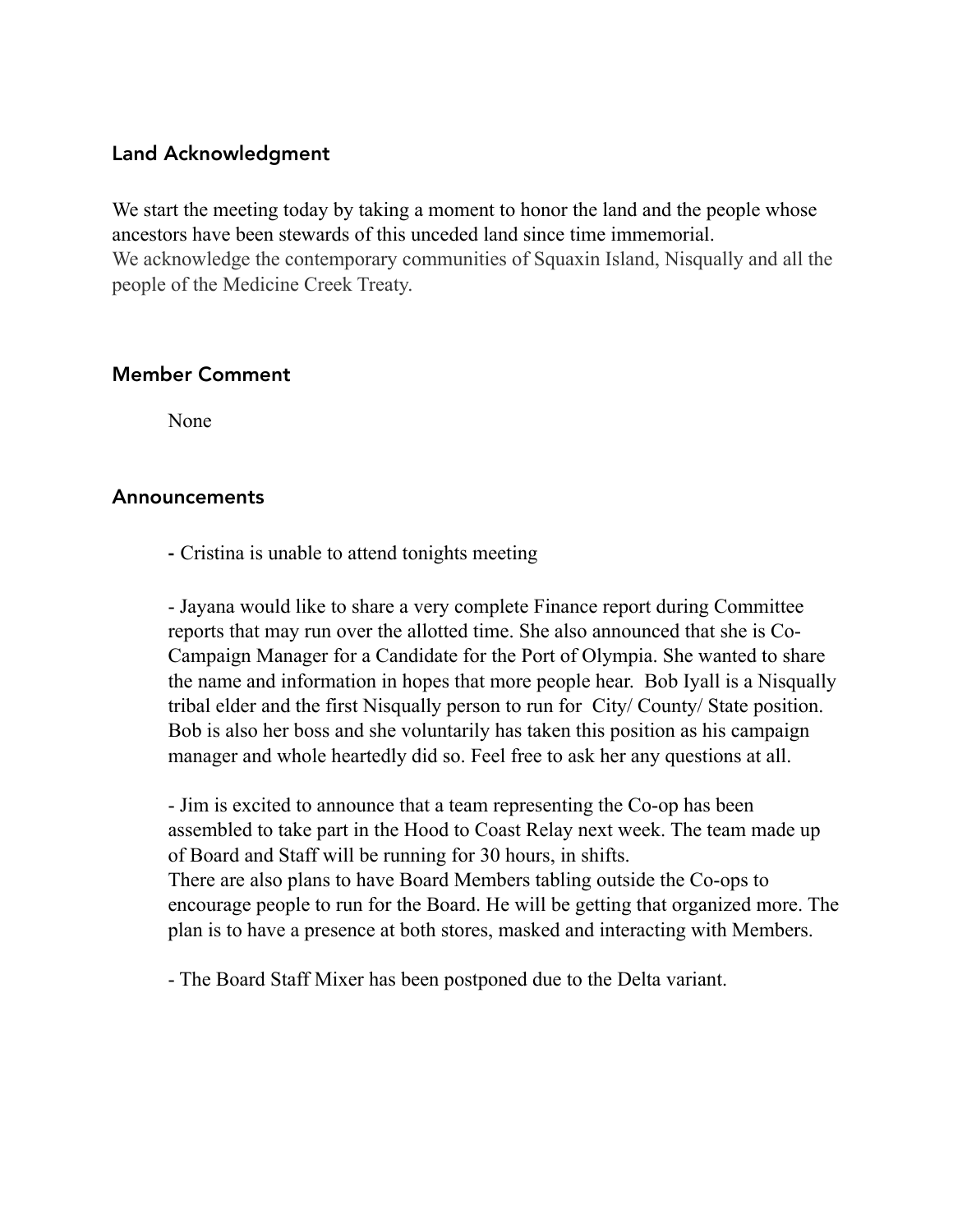#### Commitments Review

- *Fred will draft a Board recruitment/elections task force proposal Pending. Board Recruitment is included in Board Development Charter We do need to include Elections coordination somewhere though*
- *Co-operative Health will look into IDI tools* w*ith Parfait Basel Pending. In process*
- *The Board will watch the two minute video and talk about a monetary donation Complete*
- *Linda will endorse on the Red Road to DC website Complete*
- *Desdra will share the endorsement via the Table Complete*

 *- Every Board Member will review the Alternate Staff System Proposal again and reach out to Harry with any and all concerns before next meeting. Complete* 

- *Fern will fix the agenda template. No Org Health Complete*
- *Fern will contact Outreach/ Signage with Application extension Complete*
- *Board Development will select someone to serve with Joanne and Fern on the Elections Task Force Complete*

### Alternate Staff System

Staff Members Harry and Mary, attended to present the Alternate Staff System proposal for Consent. They represent half of the four person team who put together this proposal over the last six months. The team also includes Rafa and Michelle W.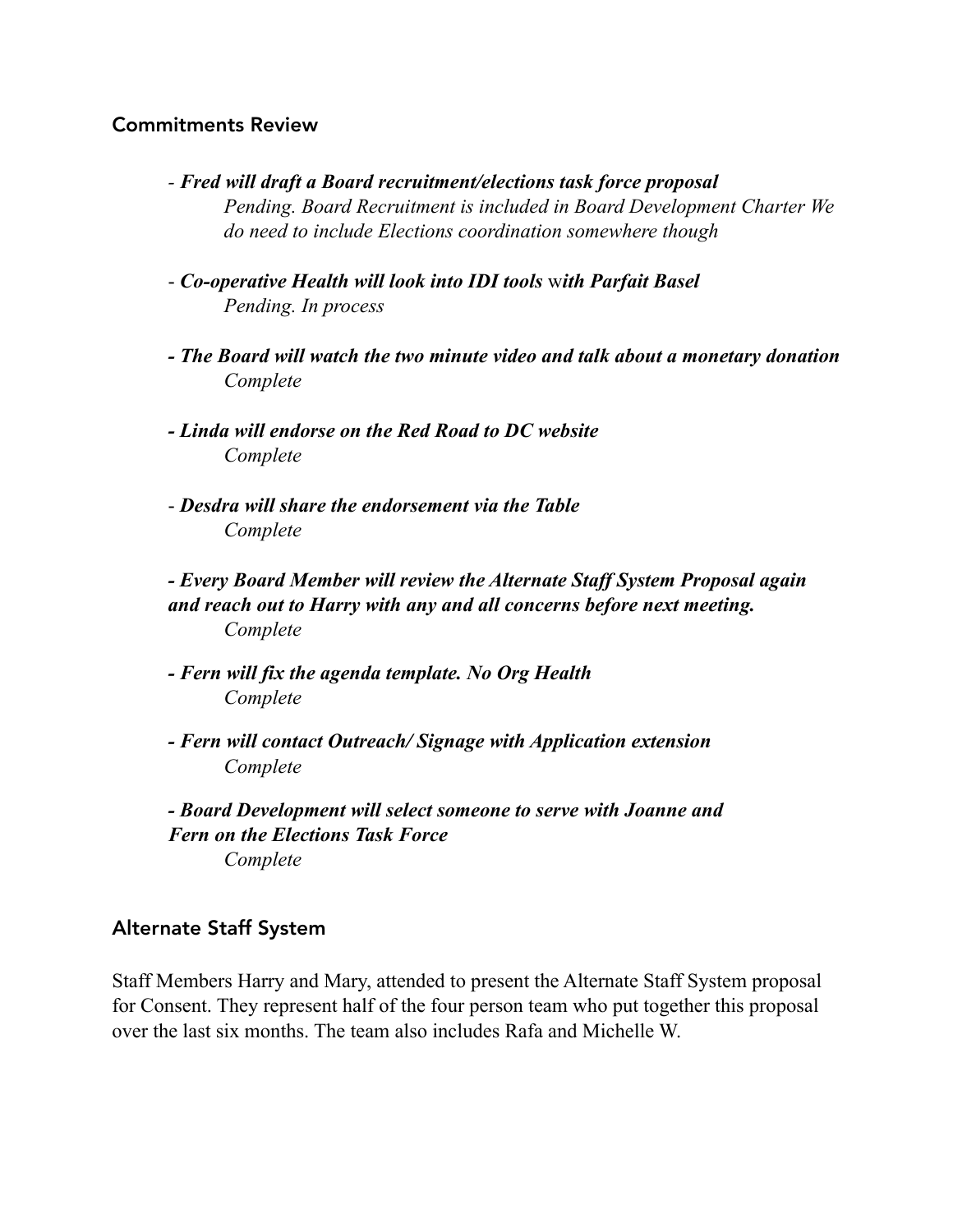Staff consented to the remaining 3 supporting proposals. So it as all Consented upon at this moment. They are here to see if we can get Consent from the Board. The next steps will be to have the system reviewed by our lawyer to ensure our legality and systems are consistent. Any changes suggested will be brought back. We will then begin implementation. The other goal for tonight is Consent on a proposal to extend the Temporary System, which is set to expire in little over a month. This is so we can continue that system until we implement this new system.

 Joanne- In the Proposal it says it would be brought to a labor attorney. Just wanted to clarify that was the intention .

 *Yes, our Labor Attorneys. Not the Boards Corporate Attorney.*  Thanks for the clarification.

Harry began by reviewing the changes since the last time. This was Consented to by Staff yesterday afternoon and he just finished putting the changes into the 24 page document.

### *- Harry will send the Final Alternate Staff System to all*

The first of the three outstanding proposals was the 'Discount Package' for Flex Staff. This Proposal received Consent, to match the Collective 20% discount, the method and form would be the same. The form will be attached to what employees sign. The only difference in this discount is that Flex Staff will not have access to charge accounts.

Joanne- Why no charge accounts?

 *There was no request to have access. Also with a no commitment job the idea of maintaining a charge account was not ideal. We don't accrue any benefits to offset balances in case someone leaves*.

The next area that Staff considered was 'Keys Alarms and Codes'. This proposal did undergo some changes to reach Consent. The concern was that Flex Workers that do certain types of shifts actually need keys and codes to carry out the job as workers. Keys and codes are needed to open and close the store, and use throughout the day on shifts. Staff asked that we make a minimum requirement of working at least 15 hours a week and wanting to be trained in those shifts would enable Flex staff to get keys and codes. For workers that don't want to get trained for those shifts, have to work an average of 15 hours a week.

 Jim - How is that averaged and would you monitor it? *We already monitor on a quarterly basis as we do with other benefits. Would we take keys back? Maybe, if they were at 5 hours a week .*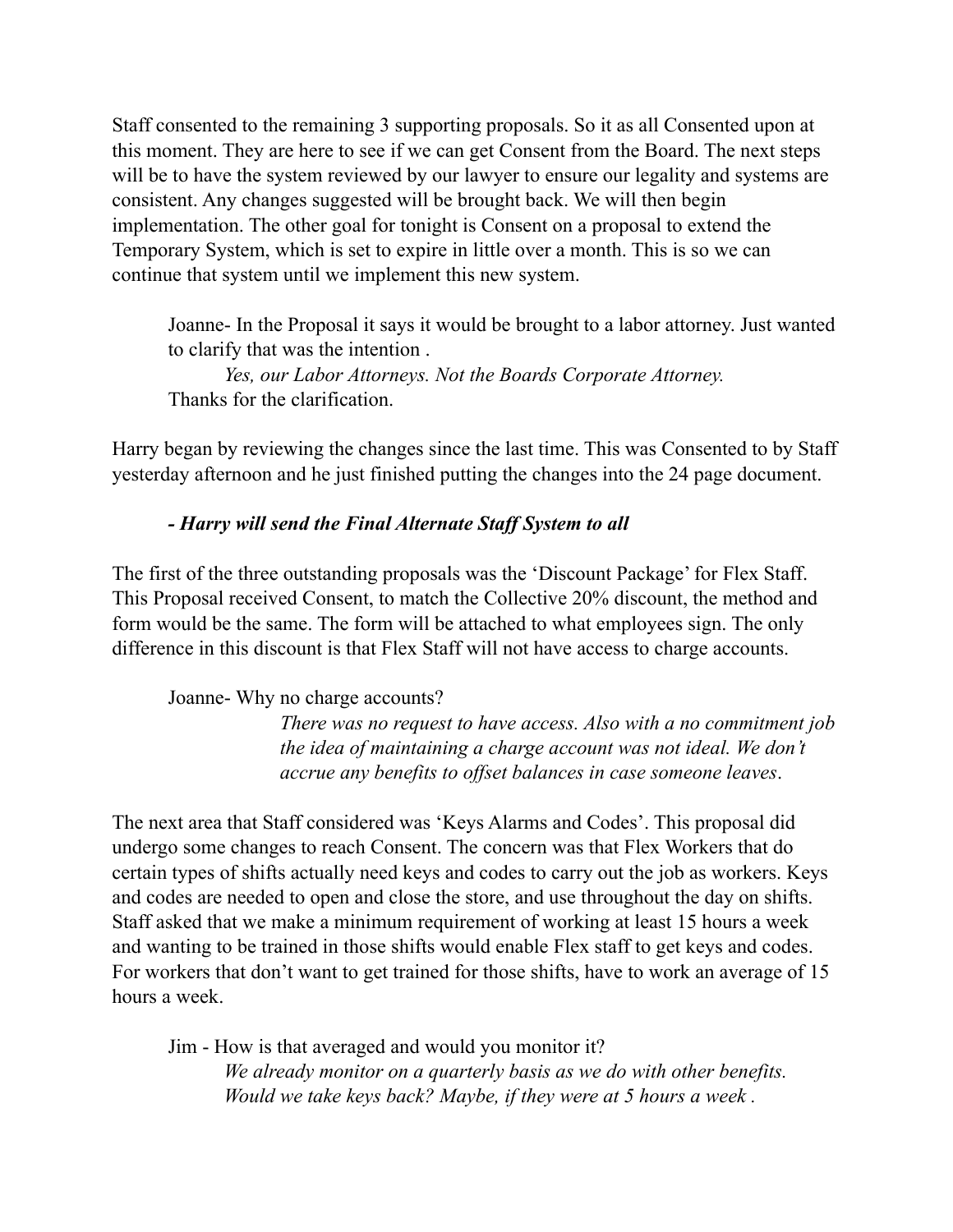The last Proposal approved was the 'Supplemental Medical Benefit'. This benefit would bring services to Flex Workers that they don't have. This benefit at 25 hours a week would yield \$1200 yearly benefit in either reimbursements, a health savings account, cash or gift certificate. We are still researching the best delivery method.

 Joanne - If it is not found to be legal, what would we do instead? *We know we can do cash. We would prefer to do it through a medical reimbursement system that we used to do before we had our current medical plan. We would propose that the benefit is that the money is health care and not taxed.* 

This concludes the new proposals and changes. Harry asked how the Board would like to proceed with the Consent. Joanne requested that we go through the Proposal by section.

The Proposal starts with the History and Introduction. It includes a yearly evaluation of the Flex Staff System.

The first section is Flex Staff Coordination.

 Jim - Do we have people on deck that would be taking these two positions? *We have already been doing it. Michelle from Personnel and Harry from scheduling (sassy) We aren't attached to that, unless someone else from Sassy wants to do it. Mary added that Sassy supports Harry being on the coordination team. Michelle has been working with Temp Staff and he has been sharing the coordination for 6 months.* 

The next section is on Hiring. This was developed by the Interview team. It includes a separate application and process and clarifies how to move from Flex Staff to the Collective. We also clarified that the Board Hiring Committee will approve the finalists recommended for Flex Staff. There is an analysis every three months to decide if we need more Flex Staff to supplement the Collective Staff.

The next section is scheduling and how they interact with scheduling systems which is the same way the Collective does.

The next section is pay rate and benefits. The starting Collective wage includes a 30 cent wage increase each time they work 1300 hours. This is available five times, then it drops to 20 cents. This specifies that they cannot exceed the Collective Staff wage and clarifies if you change status. Sick leave and Family leave are a State mandated benefit and we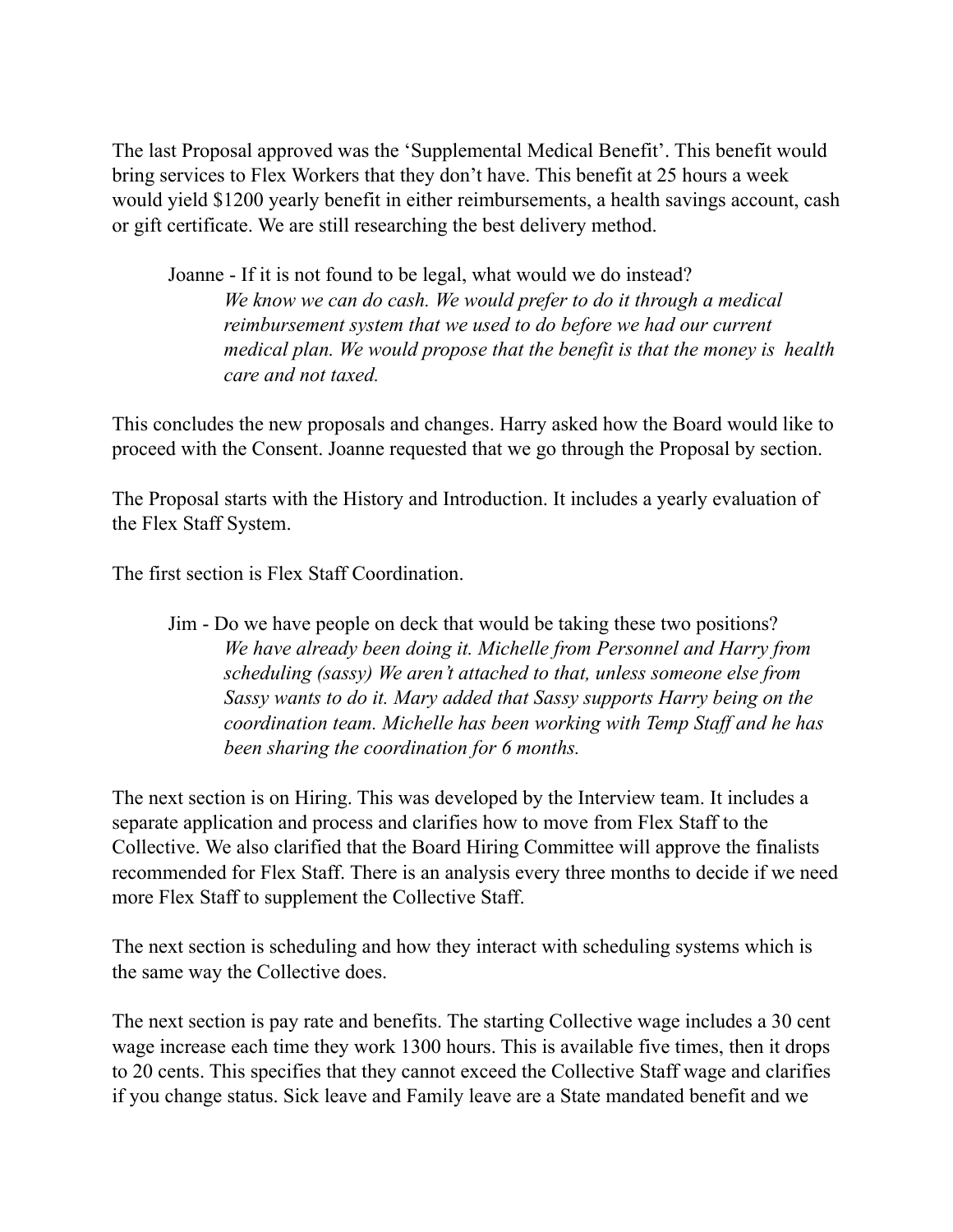included the Supplemental Health Benefit. This also says that our IRA benefit becomes eligible for Flex Staff once they reach a gross pay of \$5,000 to be eligible the next year. This section also includes the Discount benefit and the Employee Assistance program that is available for Flex Staff thru 2022. Also included is a job description that is modified for Flex Staff .

The next section is who coordinates training and asks Sassy to recommend needs we have. The proposal for keys combos and codes is here and sections on Staff expectations that they will read and sign. We specify that Conflict Resolution training will be given and we ask them to participate in conflict resolution processes.

The next section is Eval systems for Flex Workers. They will be evaluated and can evaluate but have no Evaluation Support processes (ESP). Then we cover the termination processes and how that process works with Personnel and the Board. There is an Appeals process that has been added for Flex Workers for either termination process.

The next section is Workers Rights. Which acknowledges the hierarchical structure even as we stress non hierarchal values. This section also includes that Flex Staff can have reps at Collective meetings and vice versa. Flex Staff will have at minimum quarterly meetings but we assume there will be monthly meetings and there is paid time guaranteed without Collective Staff in the room.

That concludes the operational part of the proposal.

The next section is Implementation and Conclusions. A system that will benefit the Membership by supporting better staffing and the Collective by providing less pressure to do more and Flex Workers that like this job and don't want to be Collective Members.

Harry wanted to highlight the section in Conclusions that speaks to why we think this process is a positive move for our organization.

### *Excerpt from the Flex Worker System Document*

We truly believe that system would benefit both the organization by:

- Helping us in our goal of fully staffing the stores.
- Help relieve stress and pressure on Sassy and the Beeper Dispatch and Holders.
- Help relieve stress on Collective members because of the never ending requests to work more shifts.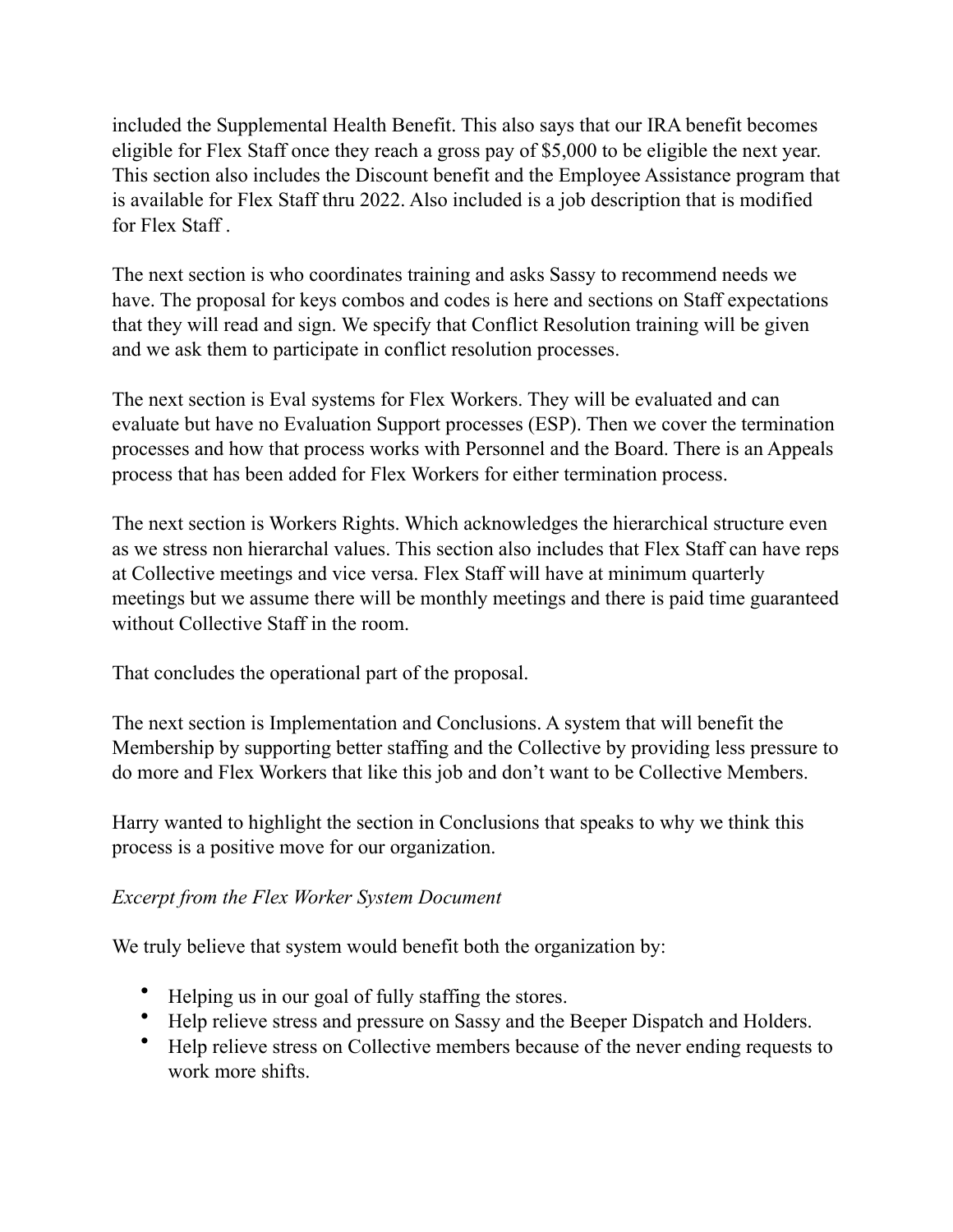- Allow the continuation of the Sassy system that provides great schedule flexibility for Collective members.
- Help employ people who do not seek the commitment and/or responsibility of being on a Management Collective.
- Help us to continue developing our workplace that creates jobs that treats all workers (not to mention all humans) with respect.

Then all the appendixes.

Harry asked if there were any other questions or sharing?

Jim thanks the group for lots of work and all the thought that went into this. This is the third time you have come to us with updates and information. All the things that got brought up were included in this draft. This is a thoughtful and playful document. The inclusion of the Workers Rights section is great. He applauds you all for a really fantastic effort and all this in line with the values of the Co-op and the important step of the economic health of the Co-op which is the purview of the Board. He supports this proposal.

## Proposal

We propose that the Co-op create a labor/staffing system that hires and employs part time non-collective members. The proposal includes all the specific aspects of this system from hiring, training, scheduling, pay and benefits, Workers Rights, job descriptions and expectations, and accountability systems including evals, conflict resolution, and termination process. There will be a yearly evaluation of the system initiated and facilitated by the Flex Staff Coordinators. The eval will be done by the Staff Collective, the Flex Staff, and the Board of Directors.

# Consent Stand Aside- Joanne

Joanne spoke to her Stand Aside. She finds that her concerns were listened to and considered. However, she still feels that she has concerns that this proposal does not address. She is willing to let it move forward with the Boards approval.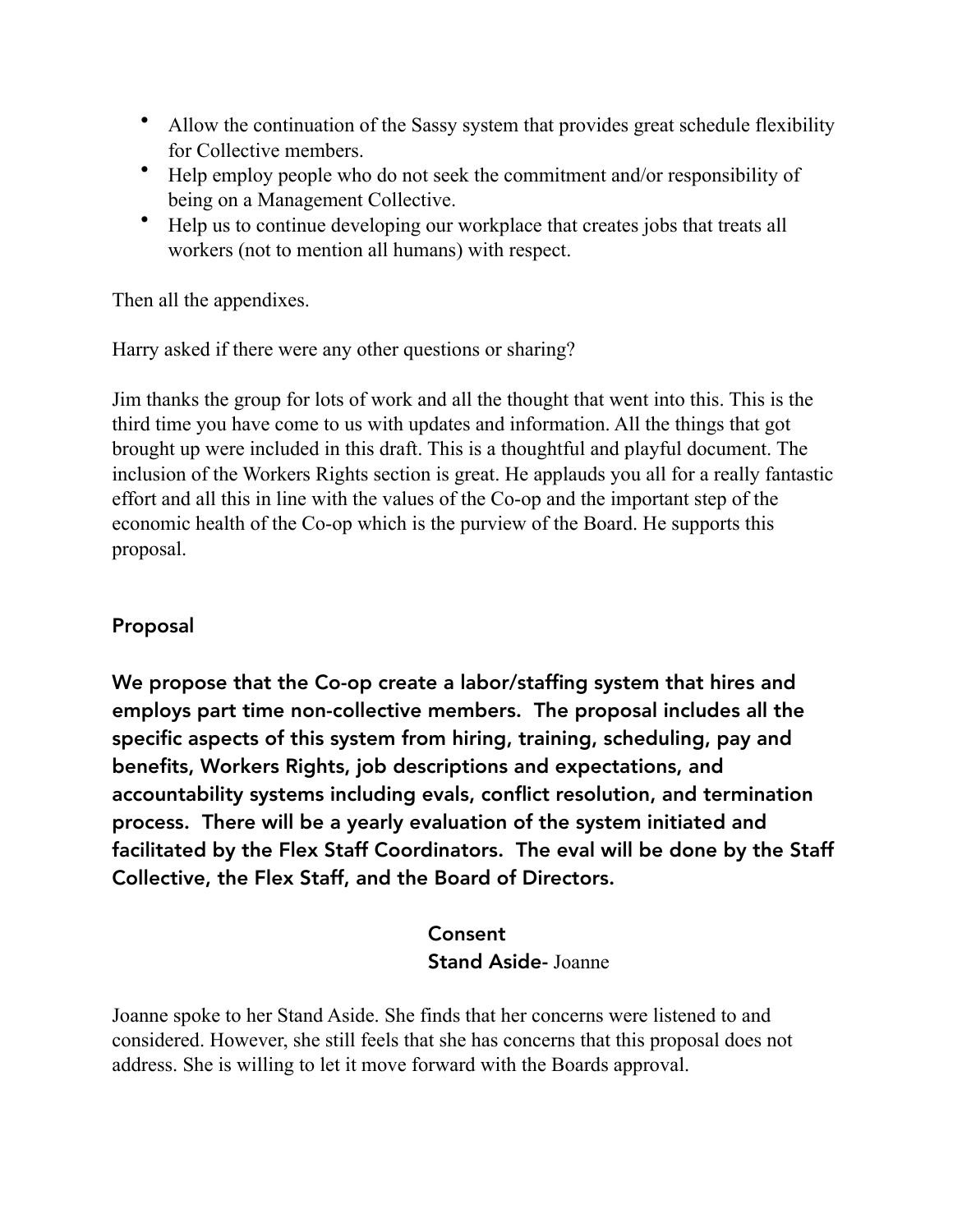#### Proposal

We propose extending our current temporary worker system through the end of 2021 to allow time to create solid systems to facilitate coordination, payroll, hiring, and training. If there is organizational approval of the Flex Staff system and we can implement sooner than Dec 31st, 2021, we will make that transition when ready.

> Consent Stand Aside- Joanne

Jim - Is December 31st realistic?

*That gives us four and half months. Sassy is ready, Training is ready and Hiring thinks this is more than adequate time.* 

Joanne- Lots of time went into this and effort to get Consent. A tremendous number of hours were used and she appreciates all that work. Why do we need to have Temp workers and why can't we just have them be full time Collective Members?

*There is no simple answer. People get hired as Collective members. We just hired five. When they start they are a grocer and take floor shifts and then they get into management and coordination and this lessens the time they get on the floor. All the new people are working floor shifts and as they become managers they get caught up in that work. We find that people want to work floor shifts and do not want to do management. Its not that we cannot keep doing what we have been doing. What we have found through Covid is that it works great for the Workers. There are people that want to take the shifts and that works great for Collective Members.* 

Jace - Is wondering are a lot of the people we would be hiring not want to commit to a Collective position? Was any of the feedback echoing the previous proposal that people don't want to commit to managerial duties?

*We have going to every meeting since April gathering feedback from the Collective. We got that feedback extensively and the numbers back it up. Only one of Temp Workers applied for the Collective and the other 9 did not. All the remaining Temp Workers said they would apply for Flex Worker System.*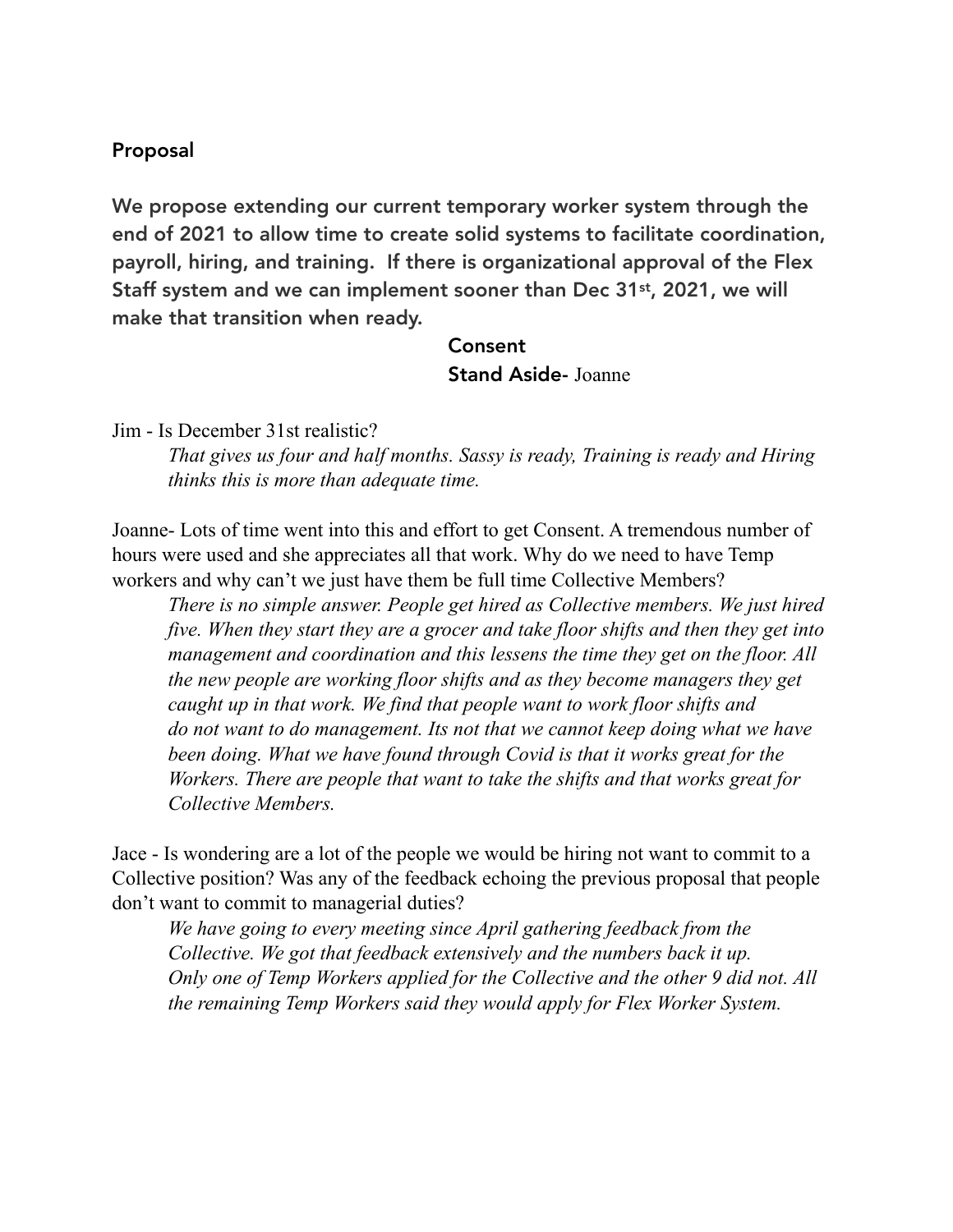Jim - Another point worth bearing in mind is moving in the other direction. One Collective member opted for the Temp Worker status and now this is a possibility for Workers. Based on his discussions with Staff, the potential lure to not deal with management is real.

Joanne- Now that the Temp Workers have been working a while will they need to go through another interview process to become flex workers?

*We considered that question that they do ask if they want to be Flex Workers that they get recommended to the Hiring Team. The Hiring Team said that they want to to follow the process as it was created.* 

Would we be announcing these openings and ask for further applicants? We would go through the Hiring process with these folks and then open it up after that.

Jim appreciated and thanked Mary's work in this process.

### Committee Reports

*Advocacy –* has not met

Board Development - did meet three weeks ago with an effort to come up with brainstorms for recruitment. One thing is tabling outside of the stores.

#### *- Jim will send out an email to organize Board tabling*

Jim ran it by the Covid Task Force. Joanne and Linda are working on filling out the application for Tabling. We will be following mask mandates.

 *Capital Campaign -* They have a good meeting and invited Harry and Ben, the Member at large and former Board Member as well as Jill from Staff an enthusiastic participant. Jill is involved with the Finance Team. They are brainstorming and have ideas of what we could accomplish. First and foremost we talked about money. Do we need our own line item? Do we need our own account? How do we get those funds? etc. Jayana took on a couple of commitments to ask the Finance Committee and we are grateful that they were able to answer those questions and they will be attending the next meeting.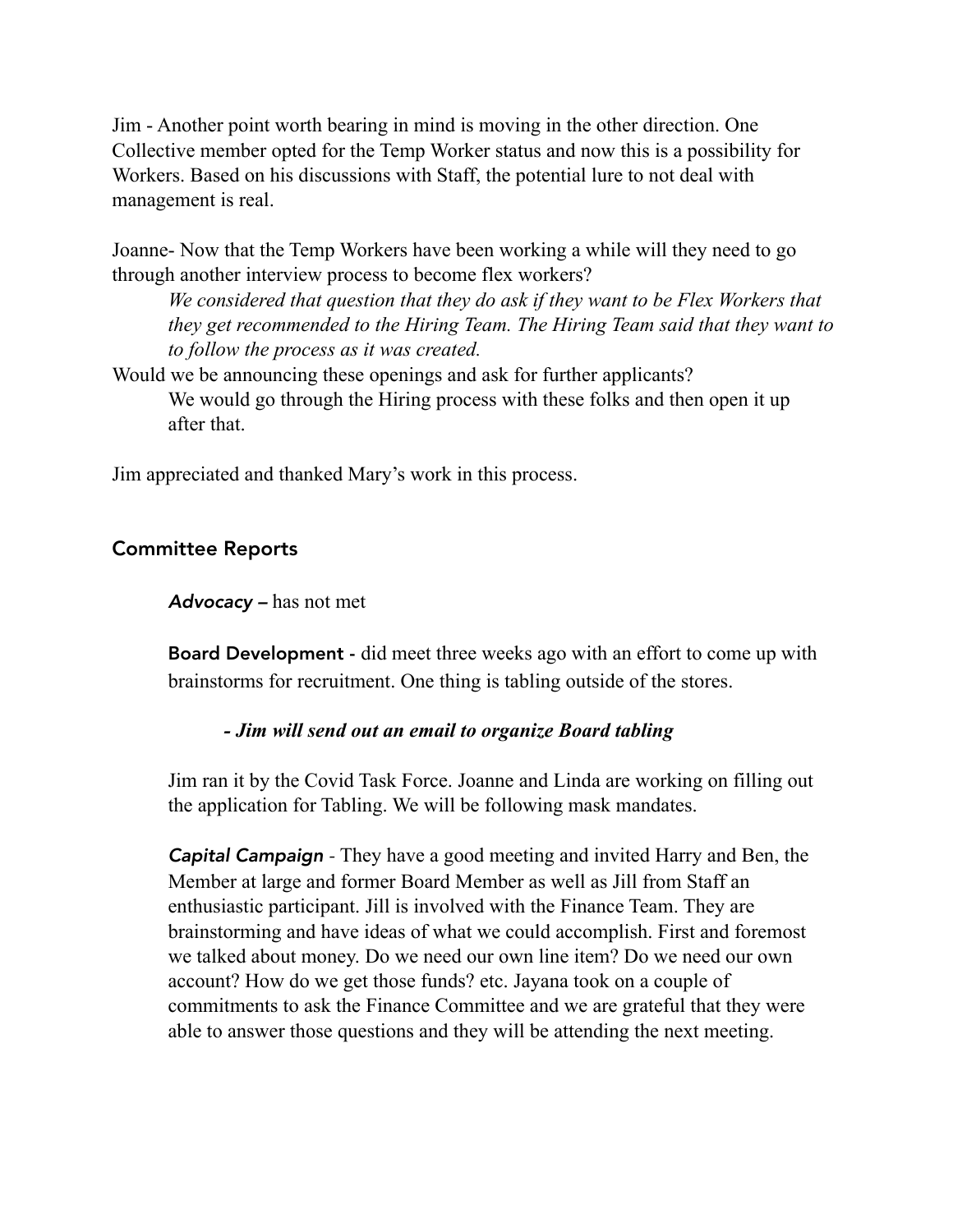**Cooperative Health** - working on the Cooperative Index Survey. The Collective did this survey when it was three times the size that it is now. It wasn't easy for people to answer the questions and now five years later the survey is shorter. This work was inherited by the Organizational Health Committee. We want to get this survey done and come back with take aways that we can move forward with as the Co-op as the whole. Adam from BPC, Grace and Linda serve on this Committee.

*Eco Planning –* has not met. There is a request for Staff representation that has been made to the Facilities team.

*Expansion* – has not met

*Finance –* theres a lot of information and all relevant. They reviewed all the Statements and the Budget Process updates. As well as the PPP money and Capital Campaign Committee. Sales is 4.5% below budgeted about \$400,000 less than we would like, however we budgeted knowing that the first half of the year would be off. There has been 7% sales growth since August which is great news as cost of goods and profit margins are positive. All the key indicators are healthy. 2022 will strongly account for Margins that are being maintained. There is a line item called Misc Revenue which is directly related to the Curbside Donations this does not include sales of Curbside is \$36,700 in donations as well as a \$18,430 dividend from NCG. Payroll is the highest cost on this income statement is \$167,000 under budget. The meat and potatoes is that we should start looking for budget drafts in October and the final budget consent in November including the wage increase approved by the Staff Collective. The Capital Campaign Committee will be meeting with Harry and Corey to get answers to questions. Regarding the PPP monies, Linda brought up a point that we may need look at a second account or investment so that they are protected. We talked about investments and account options and anything we do choose must align with our mission and values. Note there is conversation about how to spend the PPP money and there is Staff discussion about a Staff bonus or wage bump. Finance CAT is making a proposal to Staff about \$50,000 divided upon hours worked. Consent would be made by Staff and would come to the Board for final approval.

*Local -* has not met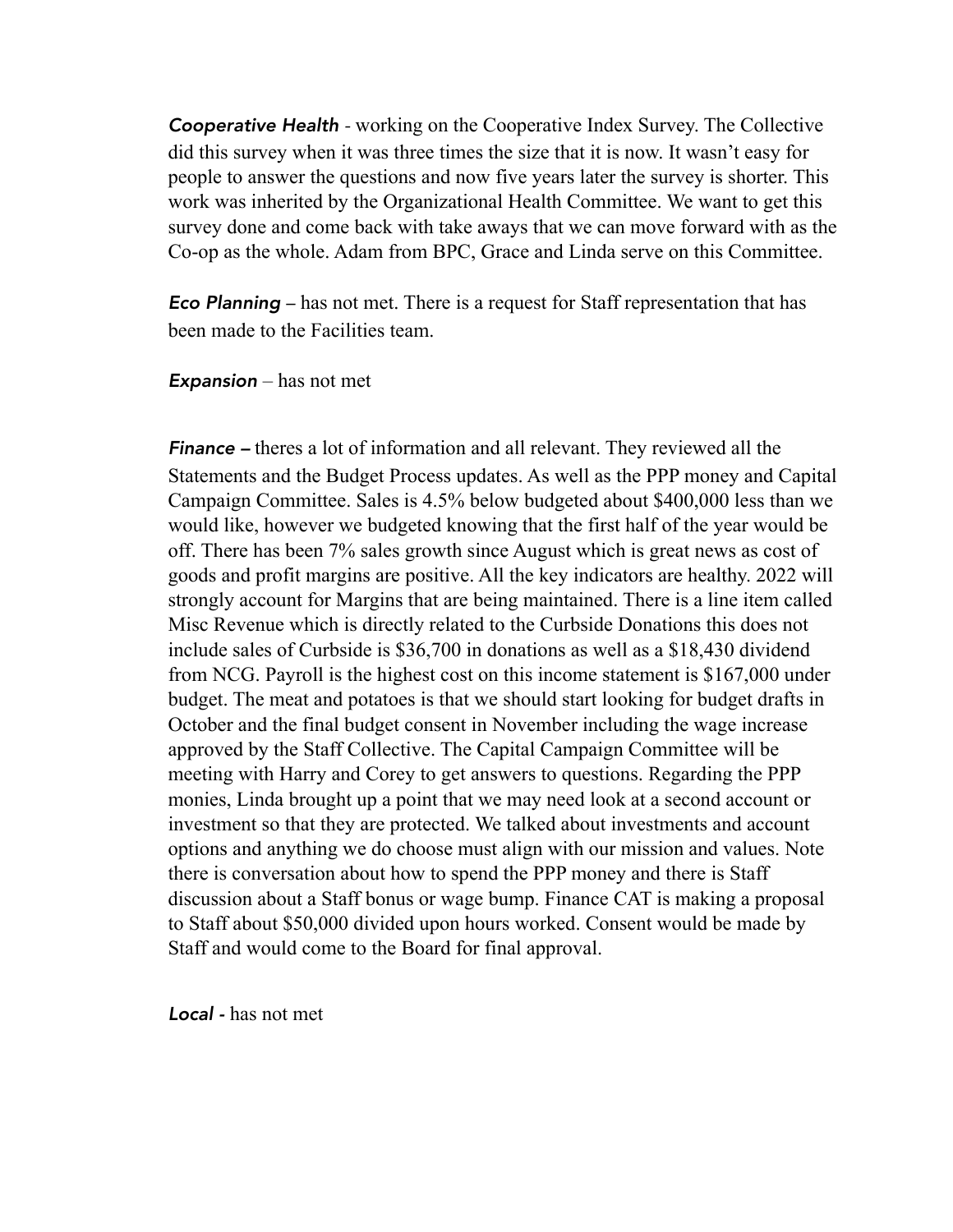*Member Relations –* Met about a week ago and talked about the Annual Meeting being in person or on Zoom or hybrid. We will try to host a hybrid meeting, in person at the Olympia Center. Perhaps the Board wants to discuss that further. There is a new Member at large on the Committee, Trudy Springer. Terry Chaucke has been selected as the keynote speaker. They are a trainer of leaders and very trauma informed. Mel adds for transparency not all the Staff agreed to meet in person and that might mean we lack Staff support at the Annual Meeting. As a Board we need to make sure that we have what we need at the in person Annual Meeting. We have a tech person, Pacific Stage and Dave Sederberg. We decided a few times to not have it in person and Joanne was adamant about having one in person. Mel wants to include dance at the in person meeting. the theme is healing community and the wisdom of interdependence about healing in our community.

#### *- Mel will send out the key note speaker information*

What happens to emails that are sent to Member Relations link through the Website? There was a Member complaint that was not responded too.

*Joanne has never received any email from that link. Mel receives emails from that link. The Staff person that also receives them is on medical leave. Grace responded to that complaint.* 

 *Thank you for responding Grace. Joanne will also get emails as needed*  The Committee will update Jason about who gets the emails.

### *- Grace will check in with Alejandro C about the MRC link and Jason about getting Staff on the the Member Relations email link.*

**Personnel** – Eval CAT is up and running and have a survey out that is essay based. Personally Mel has concerns about the format of that and what can be gleaned.

*Standing Hirin*g - has not met

*Community Sustaining Fund (CSF) Liaison –* will be having a retreat.

Jim asks the Board if we may consider emailing Committee reports prior to the meeting again.

 *- Everyone will submit Committee Reports via email*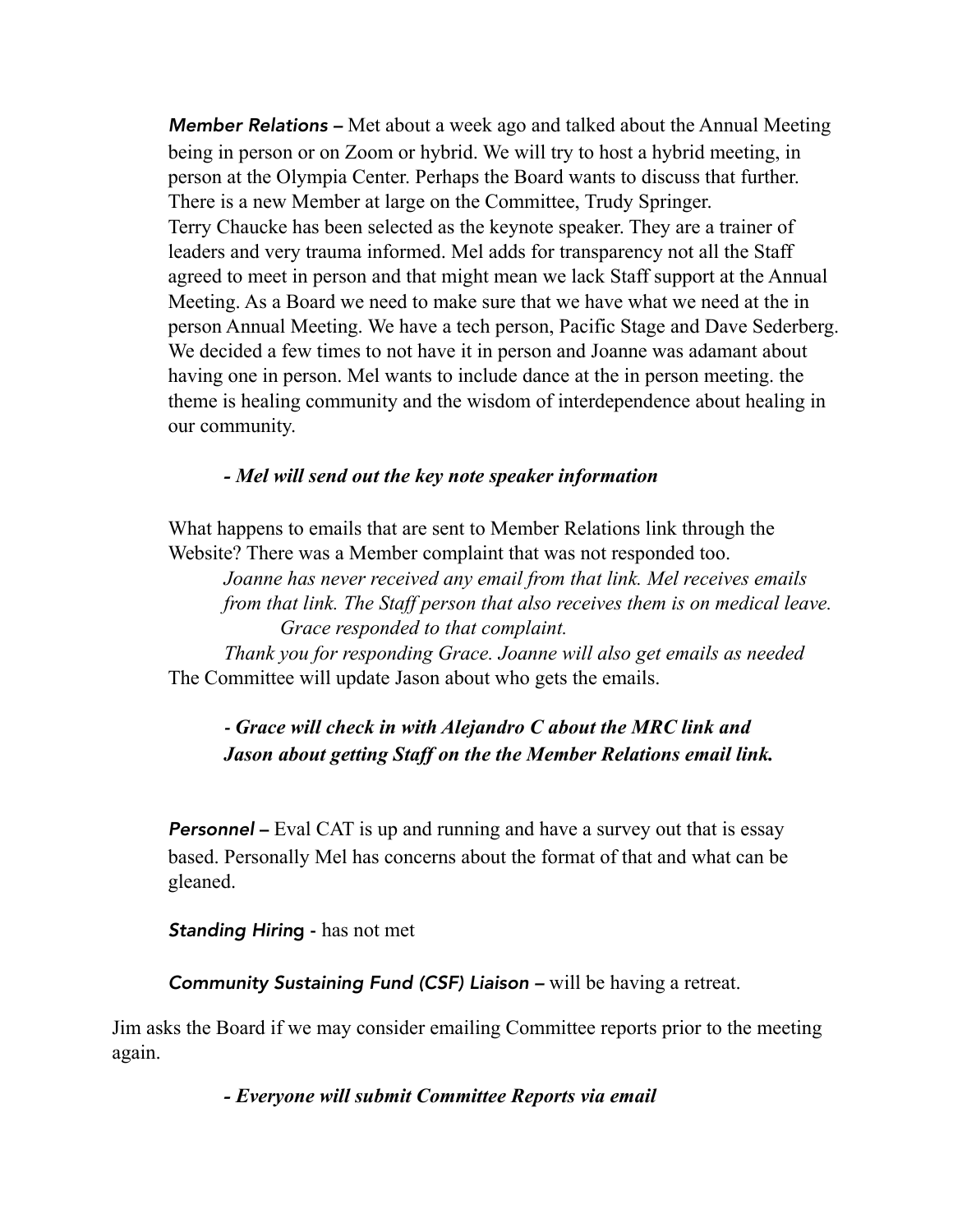## Staff Report

Thank you for passing the Flex Worker System. We know its complex and complicated and gets the sentiments of all sides. The Temp Staff are saving our asses and the Collective is stretched thin. This comes out in lots of ways, one being less attentiveness on the floor.

We are very happy our Organization did not take away our Mask Mandate like many did earlier. We are conservative and it is harder to reinstate it once removed. The Store is starting to fill up again. The Stores were crowded before Covid and there are now times of the day we can't get through the Store. Shopping patterns are returning and even though school hasn't started yet we are seeing the ramping up in the weekends. We are having big Saturday and Sundays and big Friday afternoons. Its interesting that it is coming back. We do have Working Members coming back more and more every week and it provides a lot of support for Staff and people like seeing their faces in the Stores again.

Continuing the reporting on the CATs:

Facilities - ( MJ, Dennis, Lucas, Gary, Tim, Sarika, and John) Other than the fact they haven't provided someone to join Eco Planning yet, they are doing an incredible amount of work all the while they are working a \$18 million business with duct tape its complicated to coordinate all the pieces. The extreme heat has been hard on them but they are so creative in their solutions. They are fearless. We wake them up at night and early in the morning and they always come with solutions. They are also managing larger projects. They have a huge job and what a great job they do and how grateful we are. Every year Facilities does a whole audit of all the properties and equipment to project what will be needed in the coming year.

Mel - Is there anything we can do support them? *Grace will ask. She appreciates the question.* 

New Staff that were hired are working in the stores right now and they are all doing well and we are very glad to have them. We will also be ready to serve hot coffee West soon.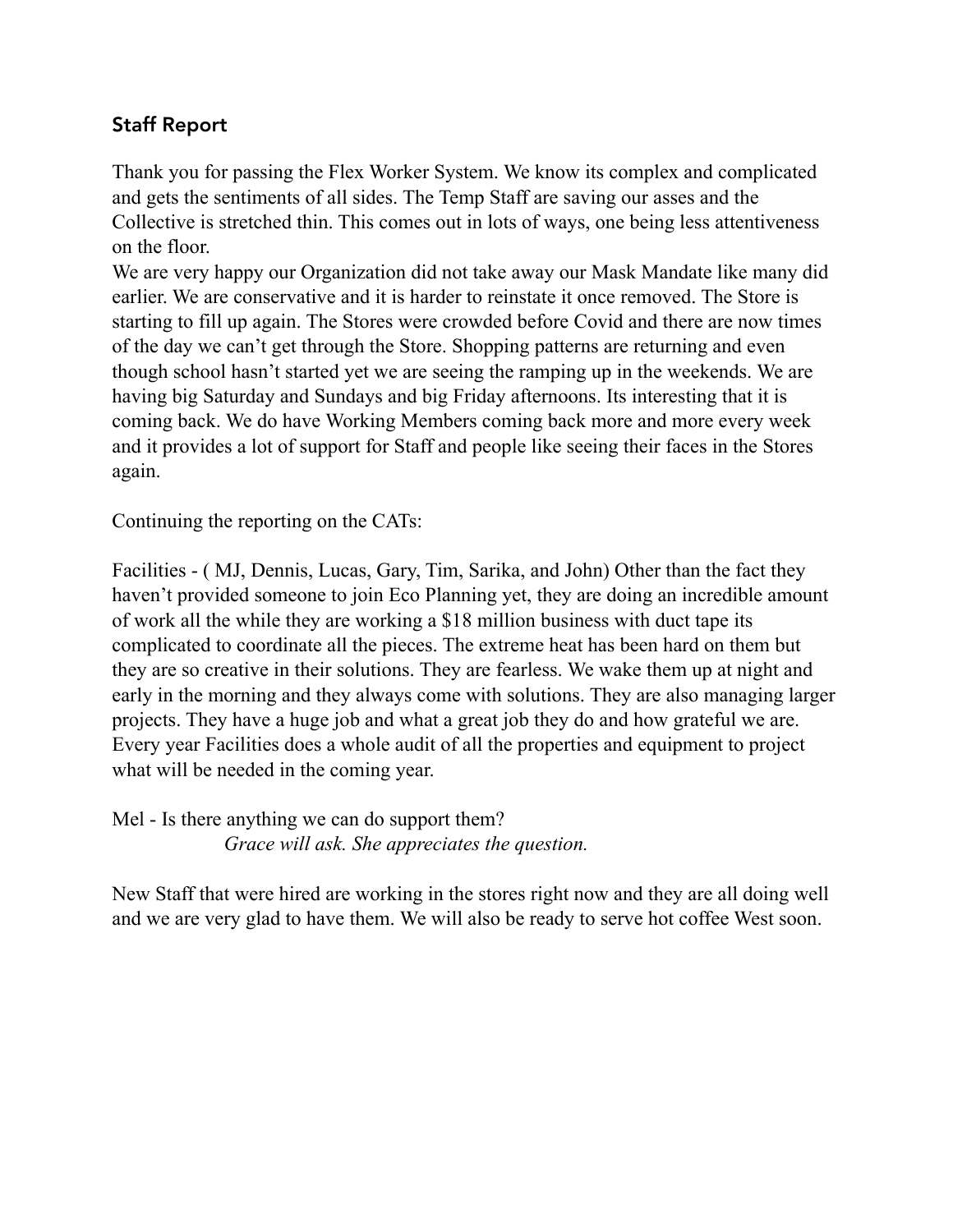### Board Budget 2022- Allotments for Committees

The Board talked about the Committees and what Staff representation should be to propose allotments for the 2022 Budget.

*Board Development* - 2 Staff, 1 ideally Working Member Coordinator *Co-op Development* - 1 BPC and 1 at large *Capital Campaign* - 3 (1from finance, 1 Expansion, 1 at large)

What we need to provide is a weekly allotment of hours. We have allotments that we have for some Committees that we carried on for this year. Some have not being meeting. The allotment is for week in/ week out work. The allotment covers meeting time and projects would be allowed with Special Project allotments. It is not the only Staff time that can be used. Finance Committee does not have Staff allotment, but all the Staff have a job description that we can put those hours in, so the allotments can be specific. The existing allotments are Advocacy is allowed half an hour, Eco Planning 3/4, Co-op 1/2 hour, Local 1 hr, Member Relations 3 hrs, Personnel 2, Expansion requested 5 hours for 2021 because of a combo of factors the property west and the Capital Campaign. Our much enhanced cash position feels like opportunities. Standing Hiring has no allotments, Co-op Health has 3 hours, Capital Campaign 3 hrs, Board Development has no allotment. Draft one is the fantasy draft and then we negotiate down as needed.

Feedback:

Jim - asks for 1 hour for Board Development

 Mel - not enough 3/4 of an hour for Eco Planning. Our mission and purpose is specific too environmental impact. We have been lacking and we are in climate crisis. We need at least 2 hours. The education we need to put forward is more important now. Expansion is requesting 5 could we collaborate. Feel free to bump it more than 2.

 Jayana - will commit to working with Grace about the line item for the Board because Linda is not here.

 *- Grace will send out allotment request via email* 

 *- Jayana and Linda will work with Grace on Board Line item budget request*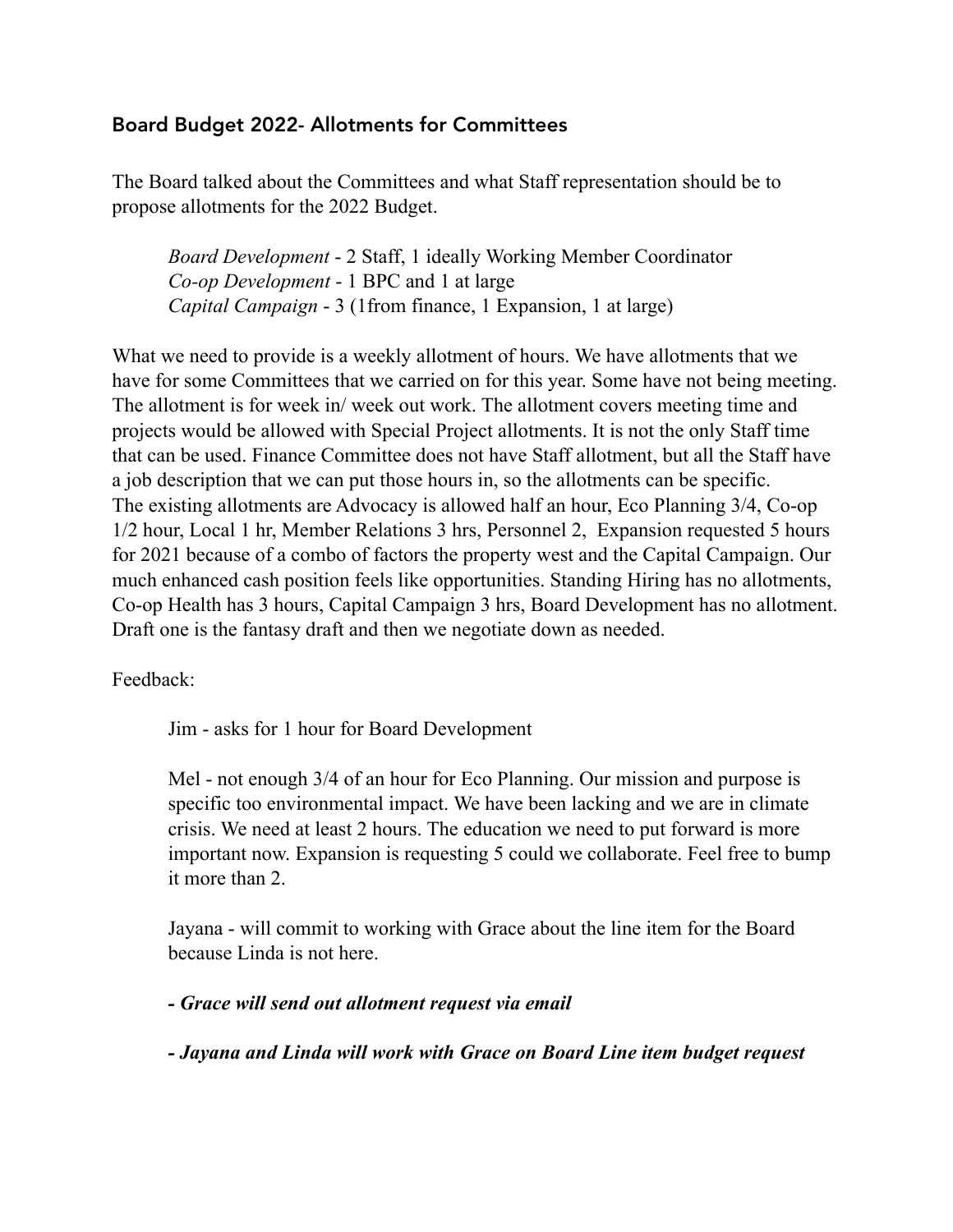Grace asked if Capital Campaign wanted a line item?

 Jayana answered yes, thats the idea or a separate account which we will discuss with Finance. We are looking forward as we get donations and how is it tracked we should talk about that soon. We could just do a line item Corey and Harry said that would work better.

Any projects can be done with a line item, but expenditures are connected to another line item and it is a big conversation to fund Board Committees with separate line items.

### Board Retreat July Review

Jayana wanted the Boards feedback and review on the last Board Retreat.

Feedback:

Mel got to facilitate a piece and wanted to have more Board Members there. There was more that she wanted to do and didn't do with the absence of the group as a whole. There is so much more richness to chew on with more people there.

Jim shared that Jackie gave a great presentation about Produce and the miracles that that Department pulls off. Mel lead us through an exercise on feelings and purpose and Harry gave us time to ask about Flex Workers and Sassy and Scheduling. It was educational and good bonding with fellow Board Members.

Jayana enjoyed Jackies presentation. It is fun to watch and learn from people that are ecstatic with what they do. What a great asset it is to have her around.

## Board input on Fall Table Issue Topics

Jayana realized that the last time she submitted info to the Table she copied from Jim's submission. The Board should have input on anything they want included in the Board report.

Feedback:

Joanne- mention looking for people to run for the Board. Recruitment!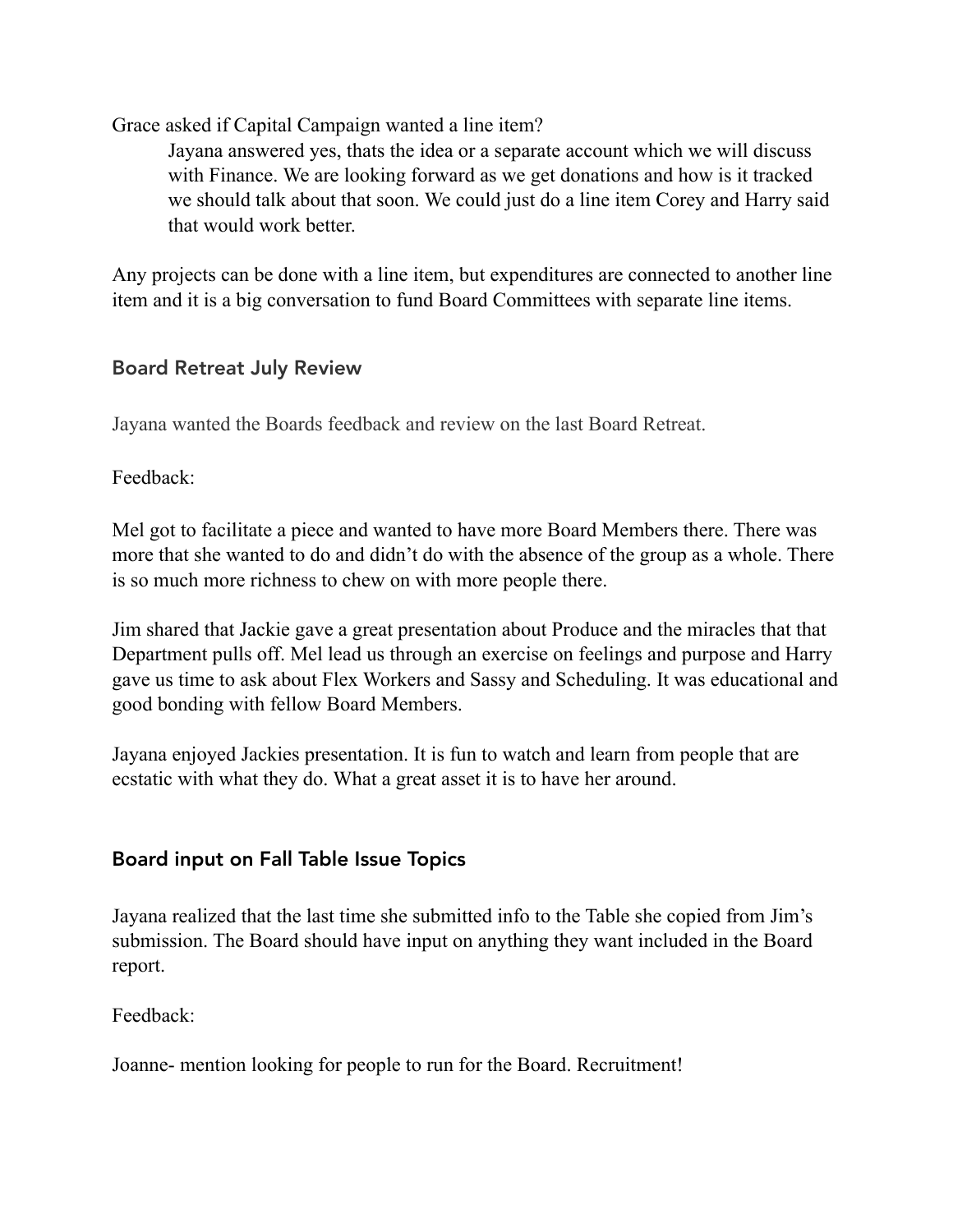Fern - adds this is typically the Election issue that is published after applications have been received and includes candidates info so recruitment would be moot.

Mel - mention when the Annual Meeting is taking place, November 6th

*- Joanne will get Member Relations Committee input and info to Jayana for the Fall issue of the Table* 

### Board Recruitment 2021

Linda Joanne, and Grace will coordinate Recruitment efforts.

 Monica from Outreach can post any efforts to our Social media accounts. Think about possible short recruitment videos from existing Board Members.

## Continuing Education - Equity vs Equality

## <https://www.uopeople.edu/blog/equity-vs-equality/>

Jace shared this link with the Board as part of the commitment of continuing education. Most people are familiar of the image of the baseball game and the fence with the person standing on a box to see over the fence, an analogy for equality and equity. Going a step further is taking down the fence so everyone can see. We strive for this at the Co-op and that is shown in many ways. One way that is evident for them is allowing flexibility based on capability, working around and with that.

Mel shared that subconscious ancestral trauma and all trauma is an example of how equity can be practiced. We all have trauma and so sometimes its finding the language to not trigger people to move forward with equity.

Jace has only done Working Member shifts in the store. Maybe there are other examples in the Co-op?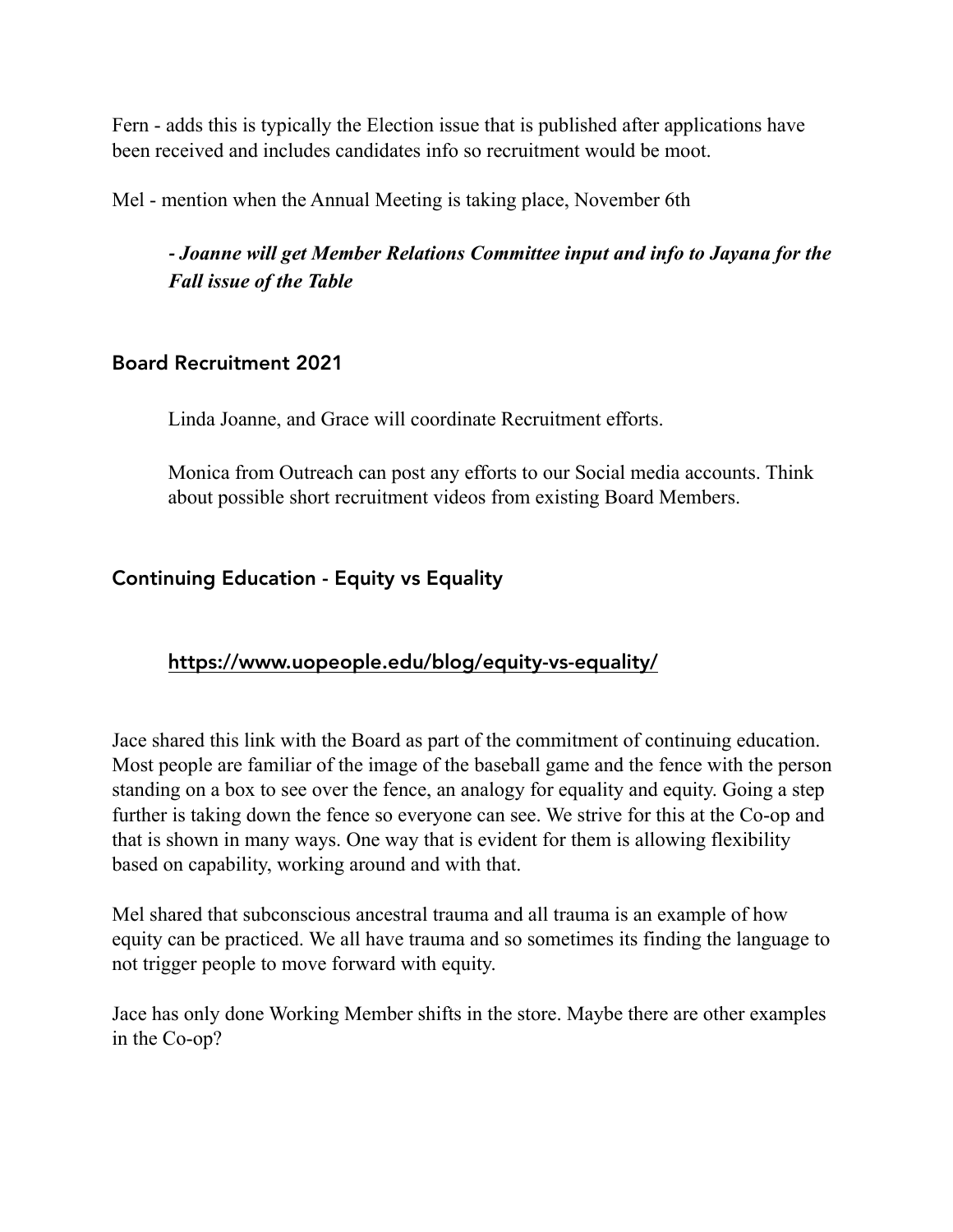Jim shared that time and the demands of modern life can hit people differently our scheduling and sassy system gives people equity in ways that is different in other jobs.

Jace asks the Board how can we take down the fence.

Jim shared that it has concerned him that the application is biased heavily around the written command of English. He feels like its biased of a college education and command of English. This could be addressed.

Grace completely agrees there are lots of ways you can see the history of the Olympia Food Co-op and specifically to Evergreen and it can be addressed and should. You can't declare somebody equal. You can believe it in your heart of hearts, you have to provide tools. Power is infinite. In order to share power you have to learn how to do that. No one teaches you in school or in families how to be critical thinkers, self manage, etc. One example in our workplace is having lost our effectiveness in peer evaluations. Which has to do with the issue of equity. We can be hard ass when we have worked a long shift and no one is there to relieve us. She applies that standard equally and in different cultures timeliness is valued differently, and that assumption comes out of her culture. The fact she applies that standard equally is not equity.

Joanne shares that in speaking about the applications, she has served on Standing Hiring and looking at those applications we are cutting out people that might be a good fit for the Co-op based on that command of English and essay. We may be looking for people that are apt to work outside of grocery work with that application and its a lot to build a resume on and an emphasis on the physical requirements of the job and skills learned for the job might also be limiting.

Jayana mentioned the picture and found another version of it and screen shared it for all.

Jace asked what we can be doing? Not sure they are qualified to answer, but expanding our demographics that we serve. There is no easy answer but that would be the biggest goal in their opinion.

Mel asked if we have pipelines to the Food Bank.

 We have relationships with them. But they have bigger relationships on a larger scale of supply and need.

Joanne we should build relationships with community organizations to promote recruitment and outreach. Perhaps with a letter and asking to share mailing lists or newsletter articles etc.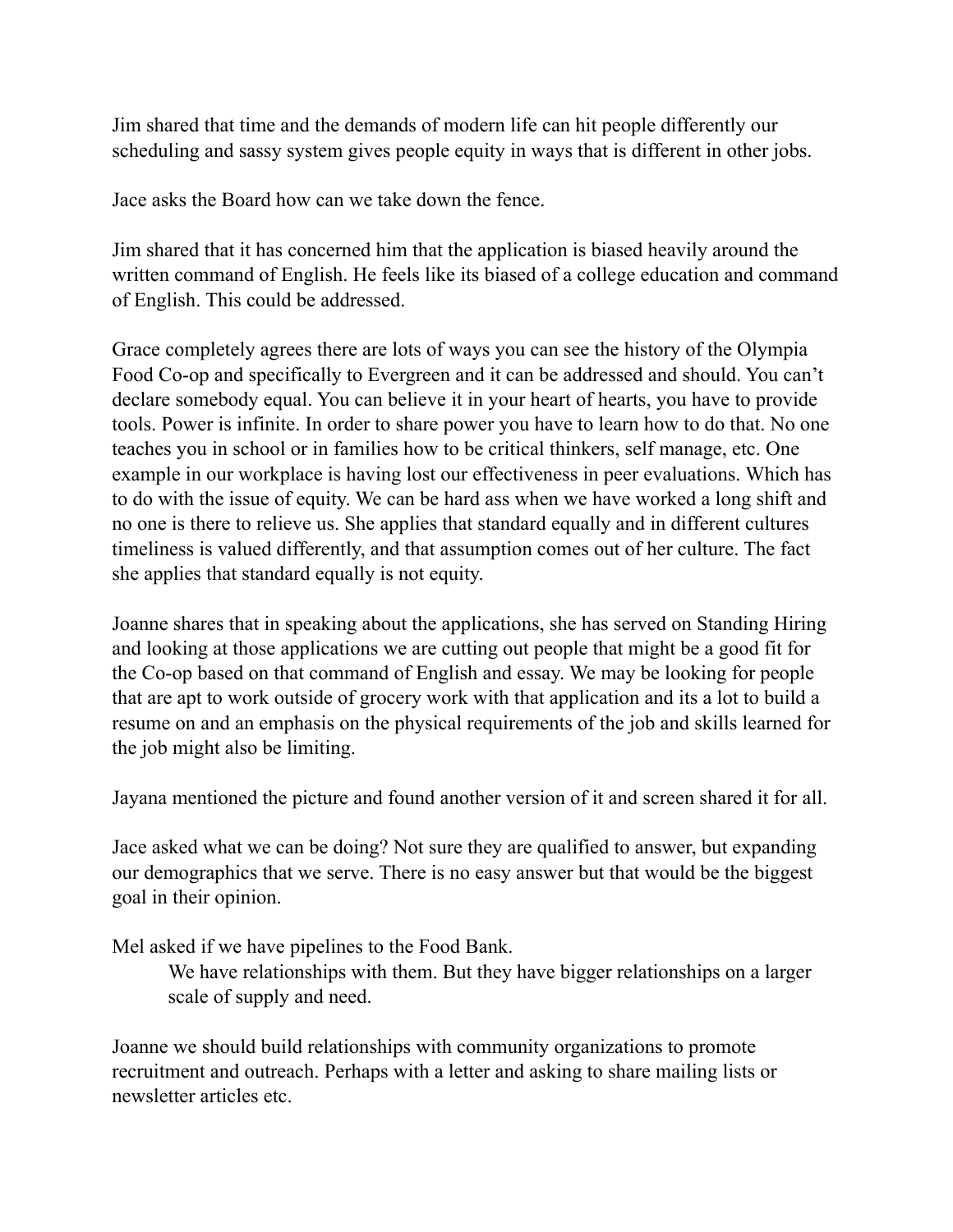*- Jace will write something for publication in multiple venues for recruitment* 

 *- Joanne will send out continuing education piece on co-ops in Washington state.* 

#### **Commitments**

- *Fred will draft a Board recruitment/elections task force proposal Pending. Board Recruitment is included in Board Development Charter We do need to include Elections coordination somewhere though*
- *Co-operative Health will look into IDI tools* w*ith Parfait Basel Pending. In process*
- *- Fern will forward Committee Charters to Website and Staff Pages*
- *Harry will send the Final Alternate Staff System to all*
- *Jim will send out an email to organize Board tabling*
- *Mel will send out the key note speaker information*
- *- Grace will check in with Alejandro C about the MRC link and Jason about getting Staff on the the Member Relations email link.*
- *Everyone will submit Committee Reports via email*
- *Grace will send out allotment request via email*
- *Jayana and Linda will work with Grace on Board Line item budget request*

*- Joanne will get Member Relations Committee input and info to Jayana for the Fall issue of the Table* 

*- Jace will write something for publication in multiple venues for recruitment* 

 *- Joanne will send out continuing education piece on co-ops in Washington state.*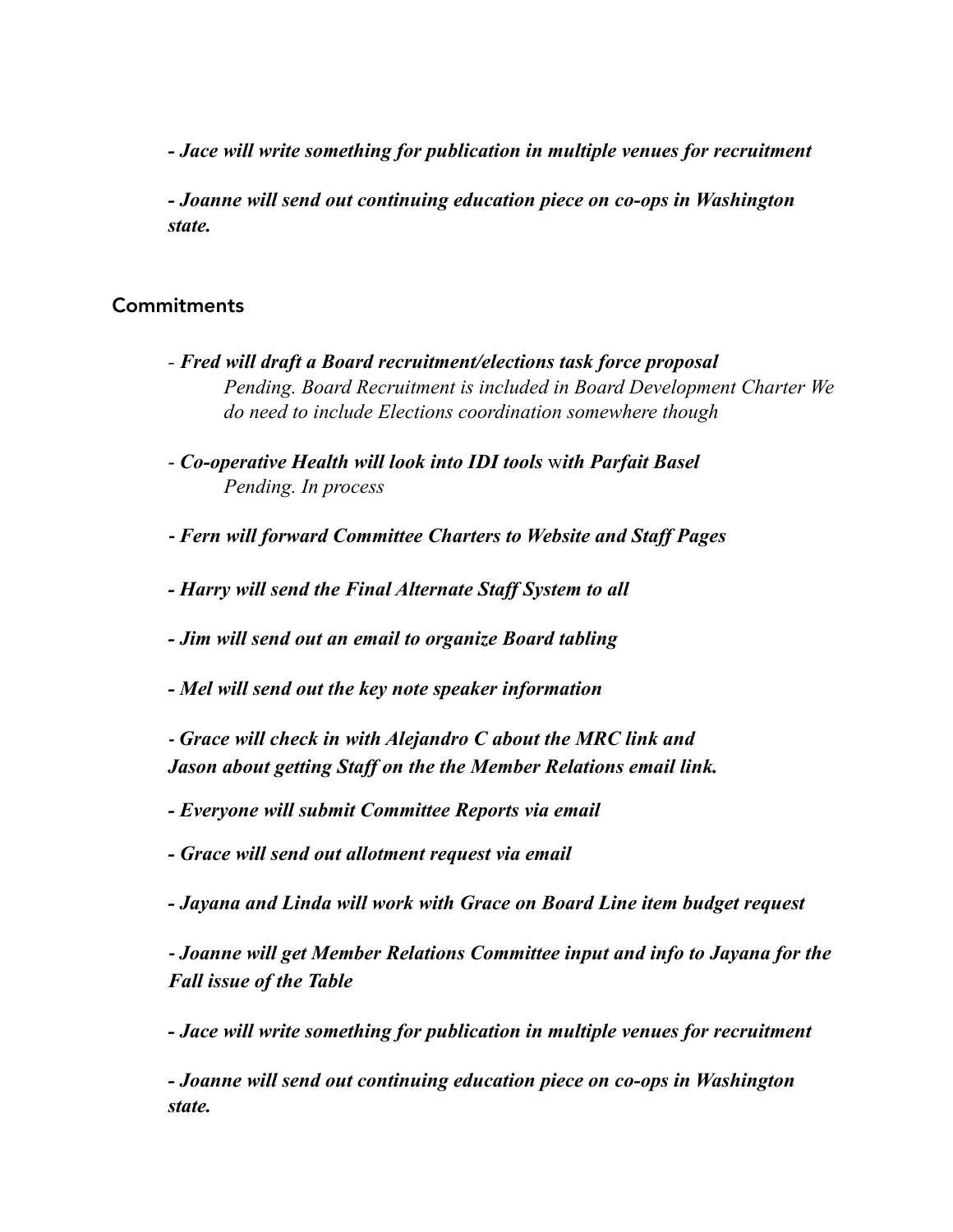### Meeting Eval

Small but mighty.

Consent procedure, that was huge and contained touchy items. We all brought ourselves forward and participated.

Fred has not been present but has checked in with Linda

Mel would like to send him a card Send care of NWCDC

### Next Facilitators

 *Grace / Jace* 

### Executive Session

No decisions made.

### Decisions out of Meeting

1. Approval of July Meeting Minutes - decision made via email

Consent